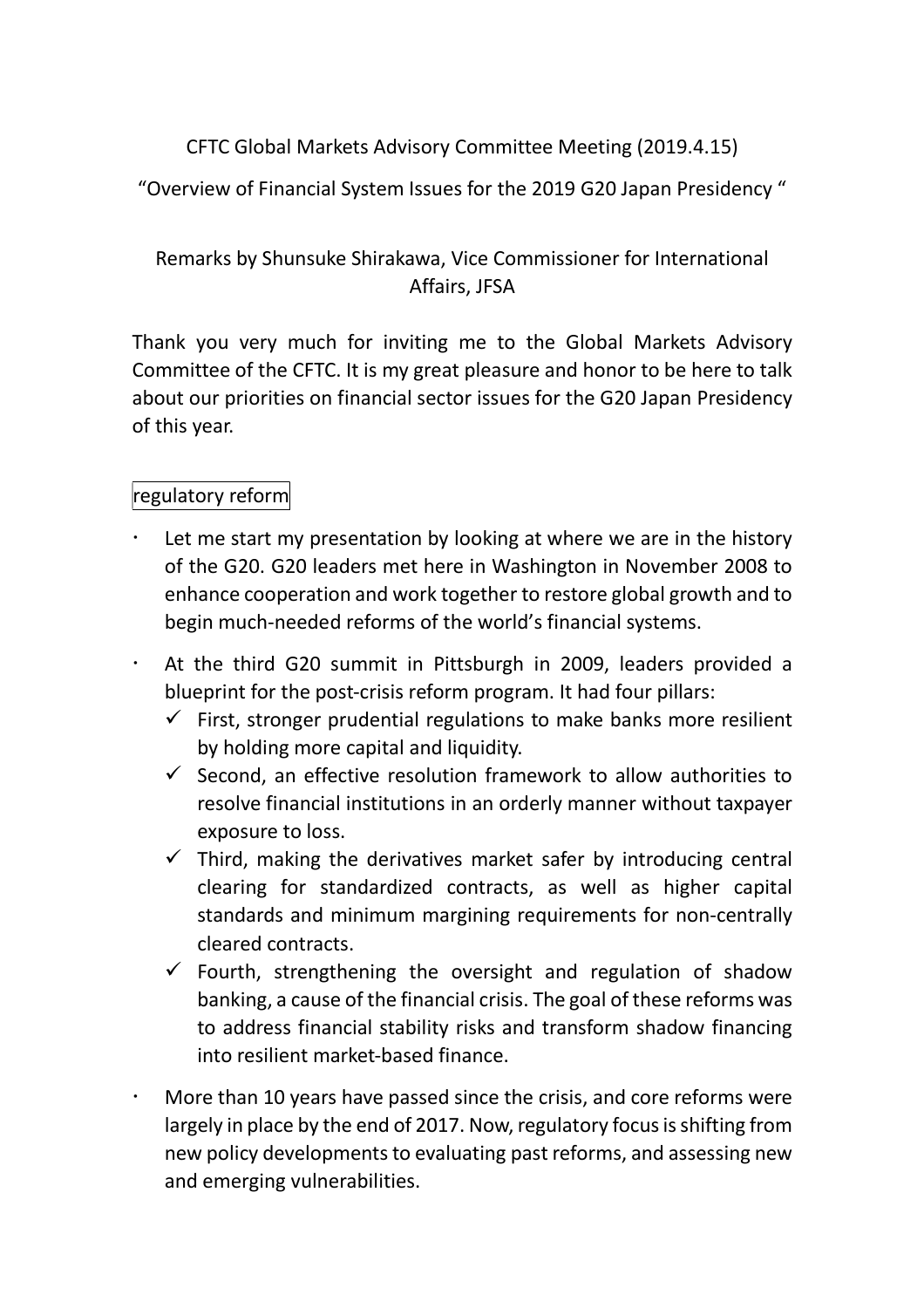## Japan priorities

- So at this critical juncture, what are the goals of Japan's G20 presidency? As agreed to by G20 Leaders in Buenos Aires, we remain committed to the full, timely, consistent implementation and finalization of the agreed upon financial reform agenda. And we remain committed to the evaluation of its effects.
- On the evaluation of the effects of reforms, the FSB has, using its framework for the evaluation of reforms, begun to analyze whether they are achieving their intended outcomes, and to help identify any material unintended consequences. During our Presidency, this evaluation work is focusing on SME financing.
- As part of our efforts to monitor and address new and emerging financial system vulnerabilities, Japan proposed three priorities under its Presidency; (i) fragmentation, (ii) innovation, and (iii) aging.

#### roadmap

- Before using the rest of my presentation to explain these three priorities, let me briefly touch upon our roadmap.
- As you may well be aware, a G20 Deputies' meeting as well as a Ministers' and Governors' meeting was held last week here in Washington. The standard-setting bodies, or SSBs, and other relevant organizations reported on the progress made since the Deputies' meeting in January, and were provided with guidance on the way forward. A roundtable on AML/CFT issues was also held the week before, as part of our efforts on financial innovation.
- Japan will also host a symposium and a seminar on aging and financial inclusion, two of our priorities, in Tokyo and Fukuoka, respectively, in early June. We will then host the Ministers' and Governors' meeting on June  $8<sup>th</sup>$  and  $9<sup>th</sup>$  in Fukuoka, where most of the financial system deliverables will be submitted. The Leaders' summit will follow later that month in Osaka.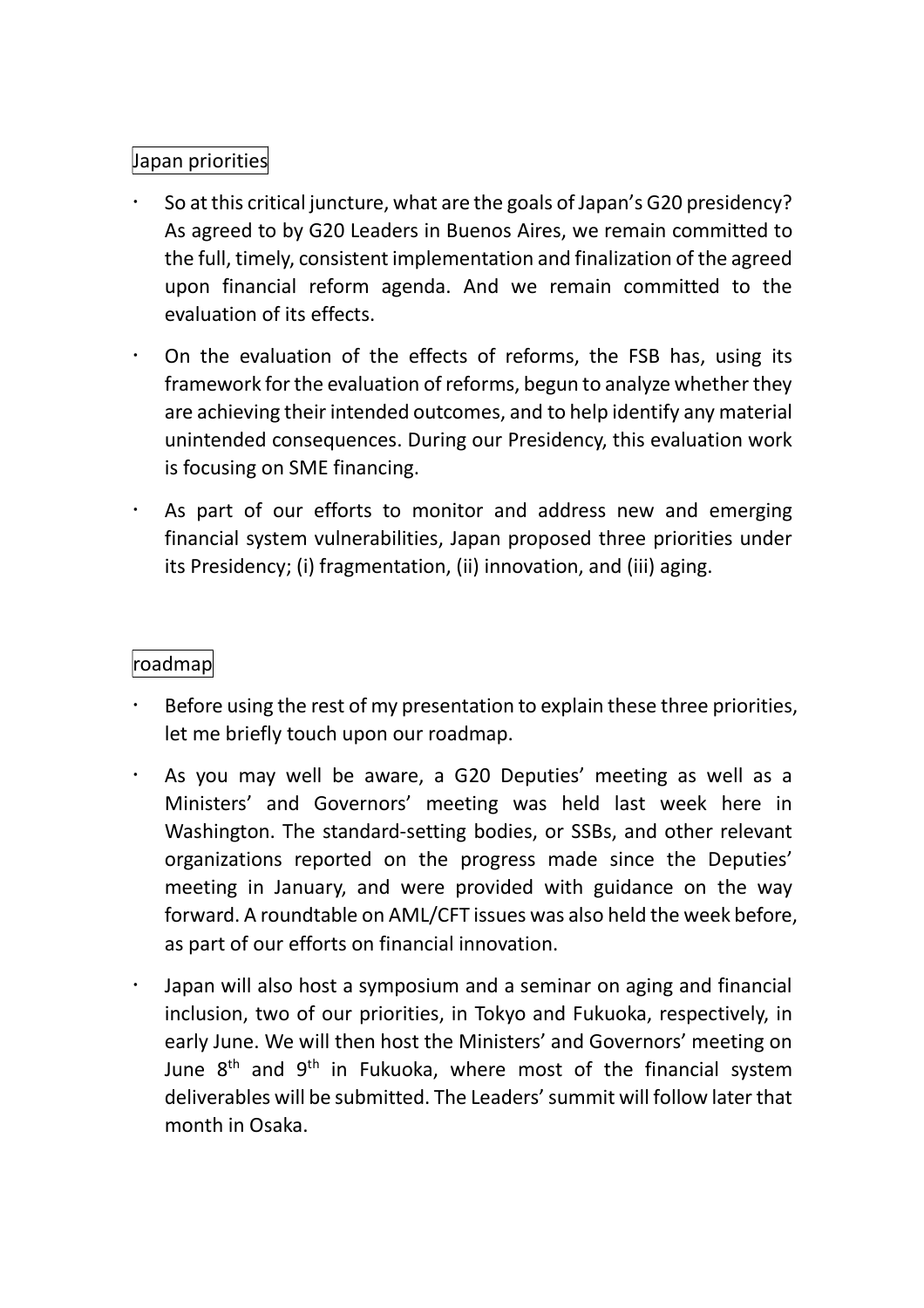#### market fragmentation

- Returning to our three priorities. First, market fragmentation.
- The G20 has long been committed to implementing financial reforms in a way that supports an integrated global financial system. When G20 Leaders set out the global reform agenda at Pittsburgh in 2009, they said: "We are committed to take action at the national and international level to raise standards together so that our national authorities implement global standards consistently in a way that ensures a level playing field and avoids fragmentation of markets." At the latest Summit Meeting in Buenos Aires last December, they again stressed that they would address fragmentation through continued regulatory and supervisory cooperation.
- Thanks to almost 10 years of effort by the G20, the FSB and other SSBs, we have largely put in place reforms to enhance the resiliency of the global financial system. These include Basel III, OTC derivatives reforms and resolution frameworks. On the other hand, our progress has been unremarkable with respect to promoting an open and integrated global financial system, despite the individual efforts of G20 members.
- Regulations and supervisory practices that are inconsistent, overlapped, or incompatible across jurisdictions are putting an excess burden on some financial institutions. This could give rise to market fragmentation along national lines. Against this backdrop, we proposed market fragmentation as one of the priorities of Japan's G20 presidency. The FSB and IOSCO have launched an initiative to identify the sources of harmful market fragmentation and to explore ways to address any financial stability risks.
- The FSB discussion highlighted that some types of market fragmentation may, however, be intentional and can have a positive effect on financial stability. Such fragmentation may reflect differences in domestic policy mandates and responsibilities.
- Other types of market fragmentation, on the other hand, are often unintended and may reduce financial system resilience both domestically and globally. This could be the case if fragmentation limits cross-border diversification and risk management, impairs market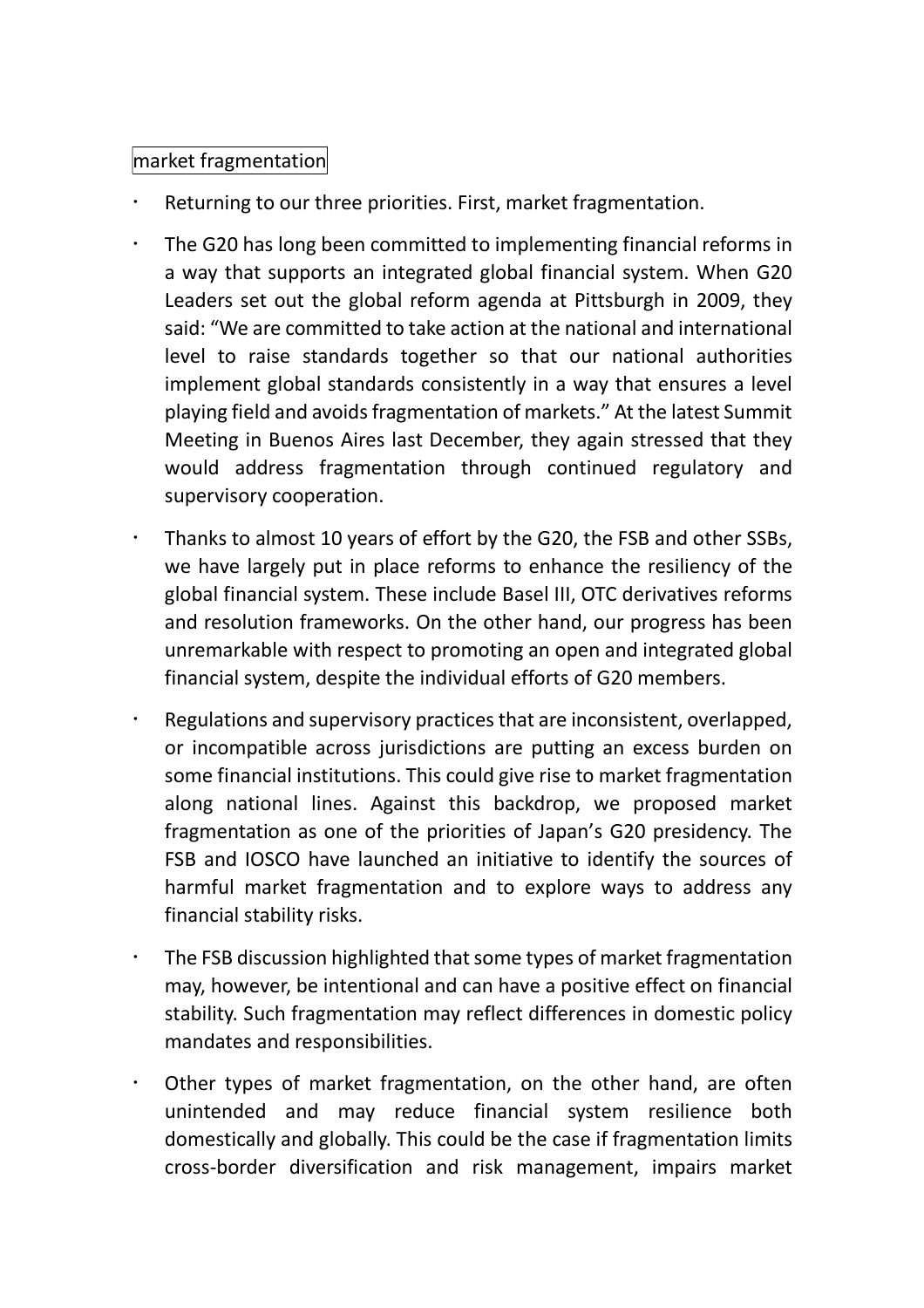liquidity, or prevents the cross-border flow of capital and liquidity during times of stress.

- In other words, it is important for authorities, when developing and implementing regulatory and supervisory frameworks, to consider the trade-offs between the benefits of increased cross-border activity and a need to tailor them to local conditions.
- $\cdot$  In that case, what should we expect by discussing market fragmentation? We are not intending to re-open agreed upon international standards. Rather, we would like to discuss practical and pragmatic solutions for addressing market fragmentation. Our focus will be on market fragmentation driven by regulatory and supervisory measures which negatively impact financial stability or market efficiency.
- Potential sources of market fragmentation driven by regulatory and supervisory measures can be broadly classified into three categories. The first category is inconsistencies in the implementation of international standards, either in timing or substance. The second category is extraterritorial application of market regulation, or location policies requiring certain activities to be conducted in a specific jurisdiction. The third category is incompatibilities between home and host regulatory or supervisory requirements.
- $\cdot$  In order to seek valuable input from stakeholders, including market participants and academia, the FSB and IOSCO hosted workshops in January and March of this year. Stakeholders took the opportunity to highlight examples where supervisory and regulatory policies may give rise to market fragmentation.
	- The first area identified was cross-border trading and the clearing of OTC derivatives, which are sometimes segmented along geographic lines. The second area was banks' cross-border management of capital and liquidity, which can be affected by local ring-fencing or prepositioning measures. The third area was barriers to information sharing across borders, including differences in data reporting requirements.

Now, how can we address market fragmentation? This is a challenging task because we need to tackle this global issue mainly through the collective actions of national authorities. To come up with practical,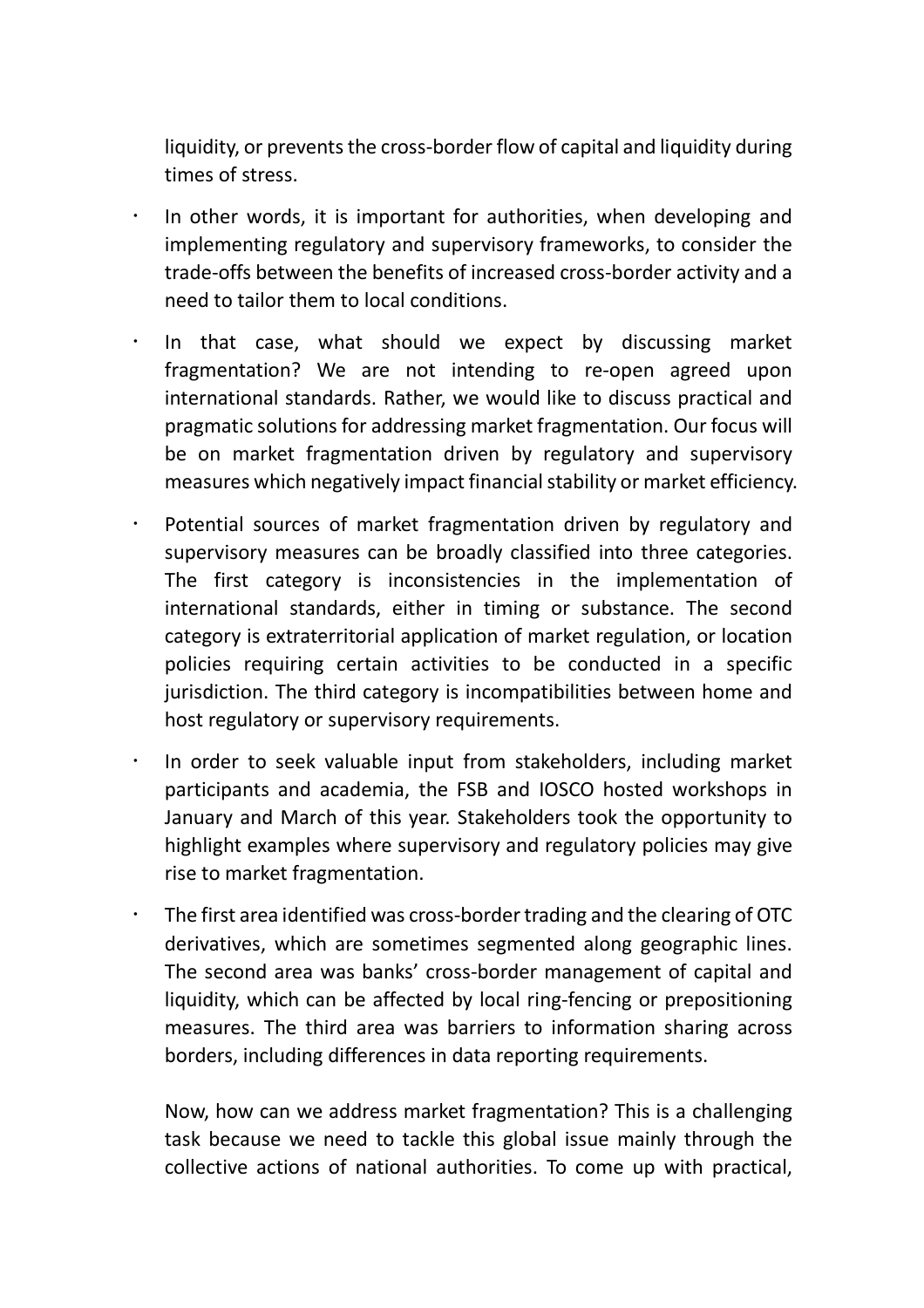concrete solutions, it can help to look at the various phases of regulation: the development of international standards, national rule making, deference and/or recognition of foreign regulatory framework; and daily supervisory activities. It may be useful to design processes and approaches fitted to each of these phases.

- For example, when developing international standards, the FSB and SSBs could put additional focus on implementation and operational challenges to help prevent inconsistencies in implementation. More attention should also be paid to the burden on firms facing similar, but different requirements in multiple jurisdictions.
- National authorities may be able to prevent unintended regulatory conflicts through the meaningful exchange of information on national rule-making processes. Timely input from foreign stakeholders on the potential impact on cross-border activities could help pre-empt regulatory conflicts.
- With regards to recognition or more broadly, deference, authorities need comparability assessments of foreign regulatory frameworks. For such assessments, they tend to conduct line-by-line comparisons of domestic rules on a bilateral basis, which often result in duplicative and inefficient processes. Against this backdrop, IOSCO is going to consider whether there are ways to further improve the process of comparability assessments, based on its previous work on a toolkit for cross-border regulation. We appreciate that the CFTC is leading IOSCO's work in this area.
- Last but not least, we need to explore how supervisory cooperation could be improved for mitigating fragmentation. Insufficient cooperation often leads to excessive conservatism in comparability assessments of foreign regulatory frameworks, or excessive prepositioning of capital and liquidity. We should discuss cross-border supervisory cooperation more so that we can enhance mutual trust among authorities.
- Sometimes, small and practical steps can make a difference. We look forward to discussing practical ways to address market fragmentation at the FSB and IOSCO, and to presenting something tangible at the June G20 meetings.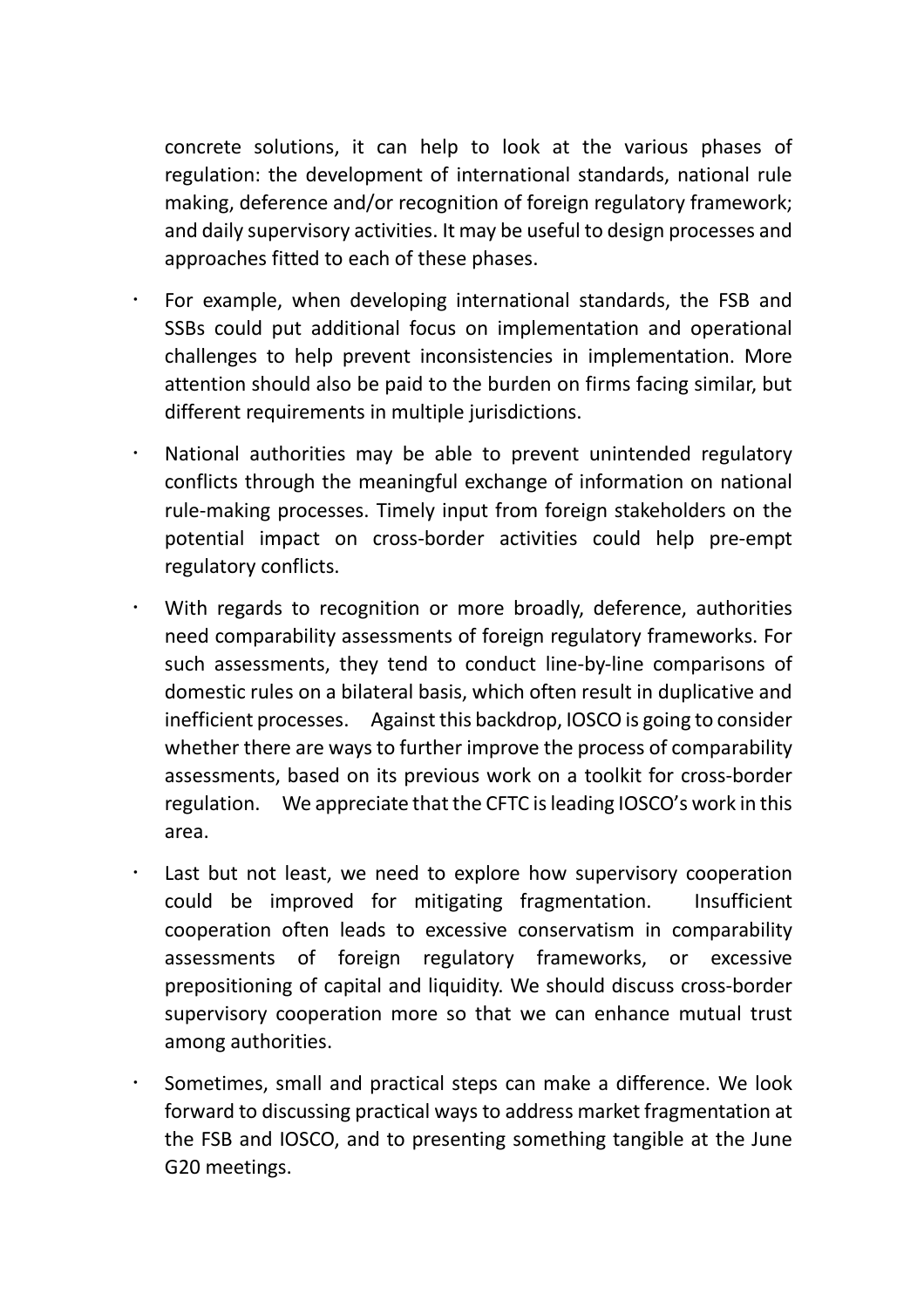#### financial innovation

- The second priority under the Japanese Presidency is technological innovation in the financial sector.
- $\cdot$  In Buenos Aires, leaders declared that they will step up efforts to realize the benefits of new technology while mitigating the risks. So, which efforts specifically should we step up?
- $\cdot$  The more immediate needs are to mitigate the risks posed by cryptoassets. Since multilateral responses are needed given their borderless nature, standard-setting bodies have started working on addressing crypto-asset issues in line with their mandates.
	- $\checkmark$  On AML/CFT, the Financial Action Task Force (FATF) has been making progress in its work. Following the revision to the FATF Recommendation in October of last year, the FATF plenary agreed at its February meeting on a new Interpretive Note, part of which is now going through public consultation. The new Interpretive Note is expected to be submitted to the G20 in June.
	- $\checkmark$  The FSB compiled and published a directory of crypto-regulators, which is expected to form a basis for cross-border supervisory cooperation and policy dialogue. The FSB is also working to identify possible regulatory gaps in this area.
	- $\checkmark$  IOSCO is preparing a report for public consultation on regulatory approaches to crypto-asset trading platforms. It will include key considerations on issues such as consumer and investor protection, as well as market integrity. The report will also outline a toolkit of measures for regulatory authorities to consider.
	- From a longer-term perspective, the FSB is exploring the use cases of the underlying decentralized financial technologies and their implications for financial stability, regulation and governance. Such technologies may reduce or eliminate the need for intermediaries or centralized process; this poses challenges as current financial regulations are based around these arrangements.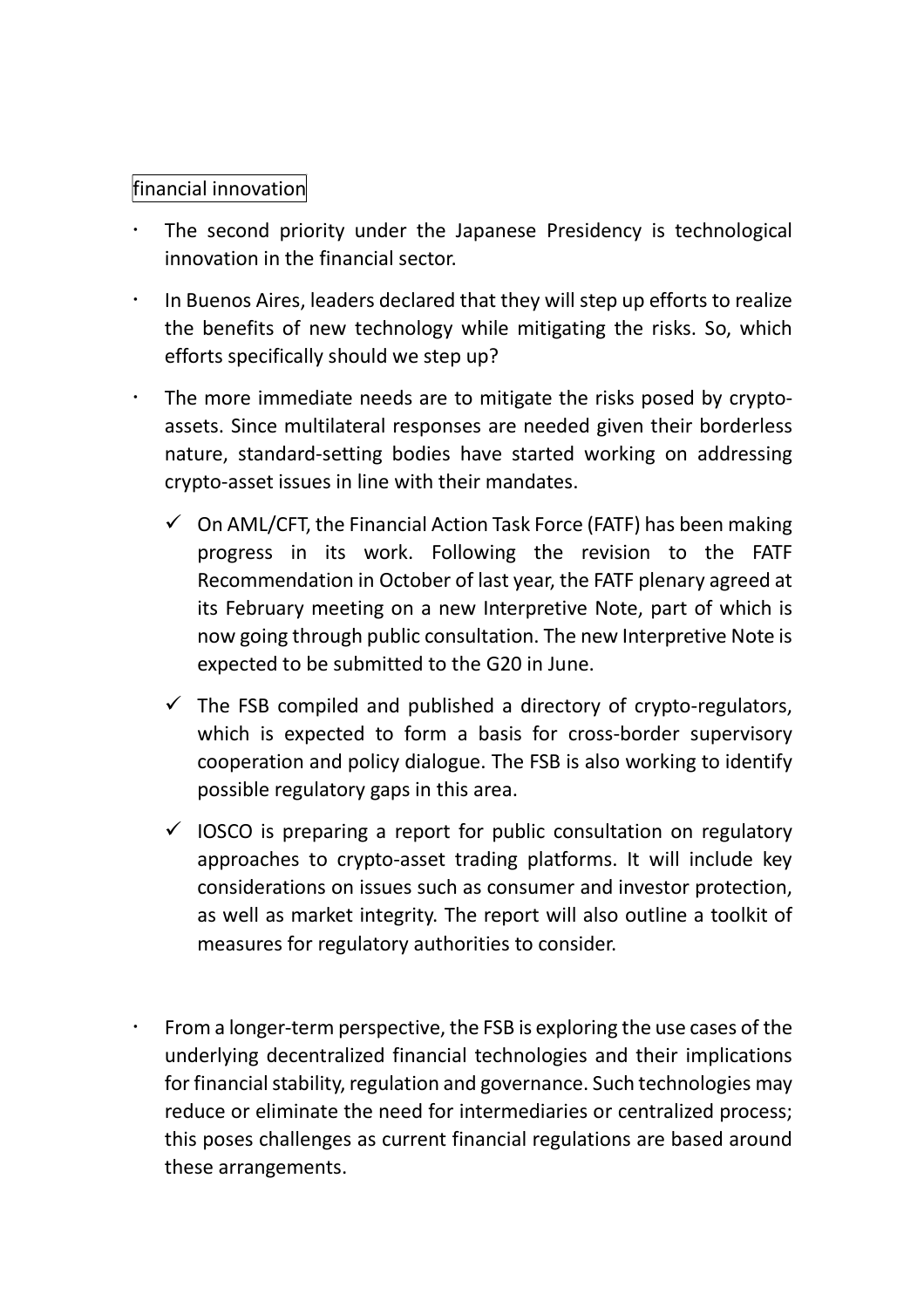In this regard, Japan will host a high-level seminar in Fukuoka on the margins of the Ministers' and Governors' June meeting. A panel discussion will be held to discuss the governance of the future financial landscape brought about by blockchain. It will include stakeholders from the regulatory community, academia, industry and the tech community.

# aging

- The third topic is aging. In collaboration with the Ministry of Finance and Bank of Japan, we will comprehensively examine the implications of aging for fiscal and monetary policy, as well as for the financial sector. The JFSA's particular focus is on financial inclusion in an aging society.
- Aging is a global phenomenon. Both developed and developing countries are experiencing growth in the number and proportion of older people. The United Nations predicts that globally there will be over two billion people aged 60 and over in 2050. 80% of these are expected to live in low-and middle-income countries.
- Population aging is particularly challenging for less developed economies with limited financial infrastructure. It may be difficult for adults in such economies to access the financial products needed to plan for a long-life. They are less likely to be aware of how such products can help them navigate through the stages of life.
- Cognitive and physical decline are more likely later in life. The graph in the middle shows that there will be 130 million people with dementia globally in 2050. Others estimate that by 2030 around 200 trillion yen of Japanese financial wealth will in the hands of people with dementia.
- Financial decision-making becomes harder as cognitive skills decline, making it increasingly difficult for older people to choose and manage financial products or stick to financial plans. Physical decline also makes banks and other financial institutions less accessible. Travel becomes more difficult, and reading or hearing information or using digital tools can be problematic, leading to exclusion in later life.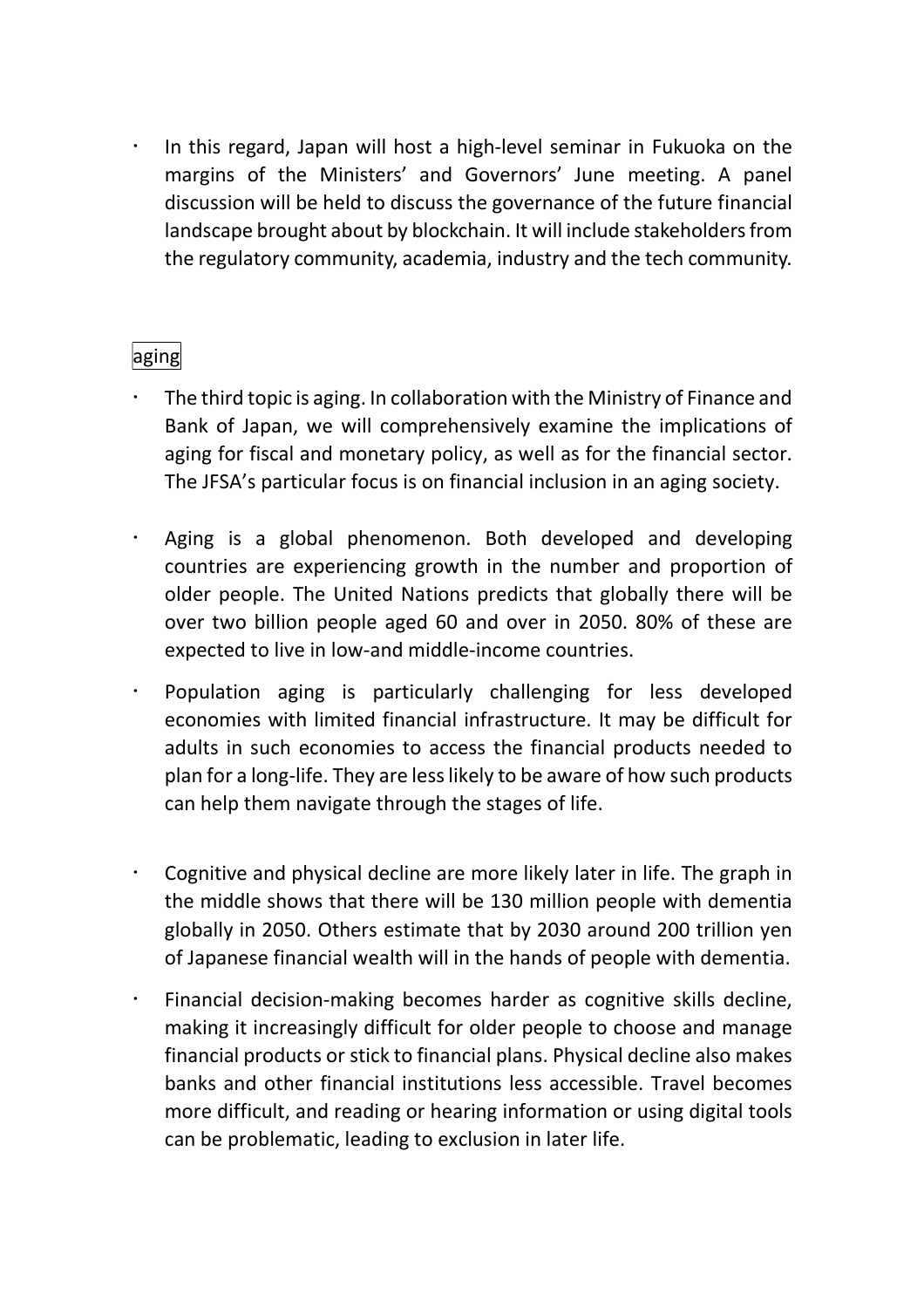- The more longevity people enjoy, the more financial needs they need to plan and manage. However, wealth formation is failing to keep pace with increased longevity. There will be an estimated retirement savings gap of US\$400 trillion by 2050 for the eight advance economies shown in the right hand graph.
- As people age, medical expenses and other costs, like adapted housing and physical assistance, may grow significantly. Many will not be sufficiently prepared for, or even aware of, these expenses as they often arise unexpectedly.
- As such, we have a lot of issues to address to ensure financial inclusion in an aging society:
	- $\triangleright$  How should financial services be provided to those elderly with low cognitive or physical capacity?
	- $\triangleright$  How should financial products and services, including asset management services, be adapted for greater longevity?
	- $\triangleright$  Can emerging digital technologies facilitate financial inclusion, or does it raise the risk that the elderly will be excluded?
- Japan is a frontrunner in experiencing an aging society. During our Presidency, we will chair the Global Partnership for Financial Inclusion (GPFI) and identify emerging issues and potential policy responses. The GPFI will submit a report on the topic at the Ministers' and Governors' meeting in Fukuoka in June.
- To deepen the discussion, Japan will also host a high-level symposium in Tokyo in June. We will have leaders in financial services and regulation, gerontology and geriatrics, life planning, development economics and others.

#### Closing

To wrap up, Japan is focusing our priorities related to the financial sector on addressing the remaining issues of the global regulatory reforms proceeded